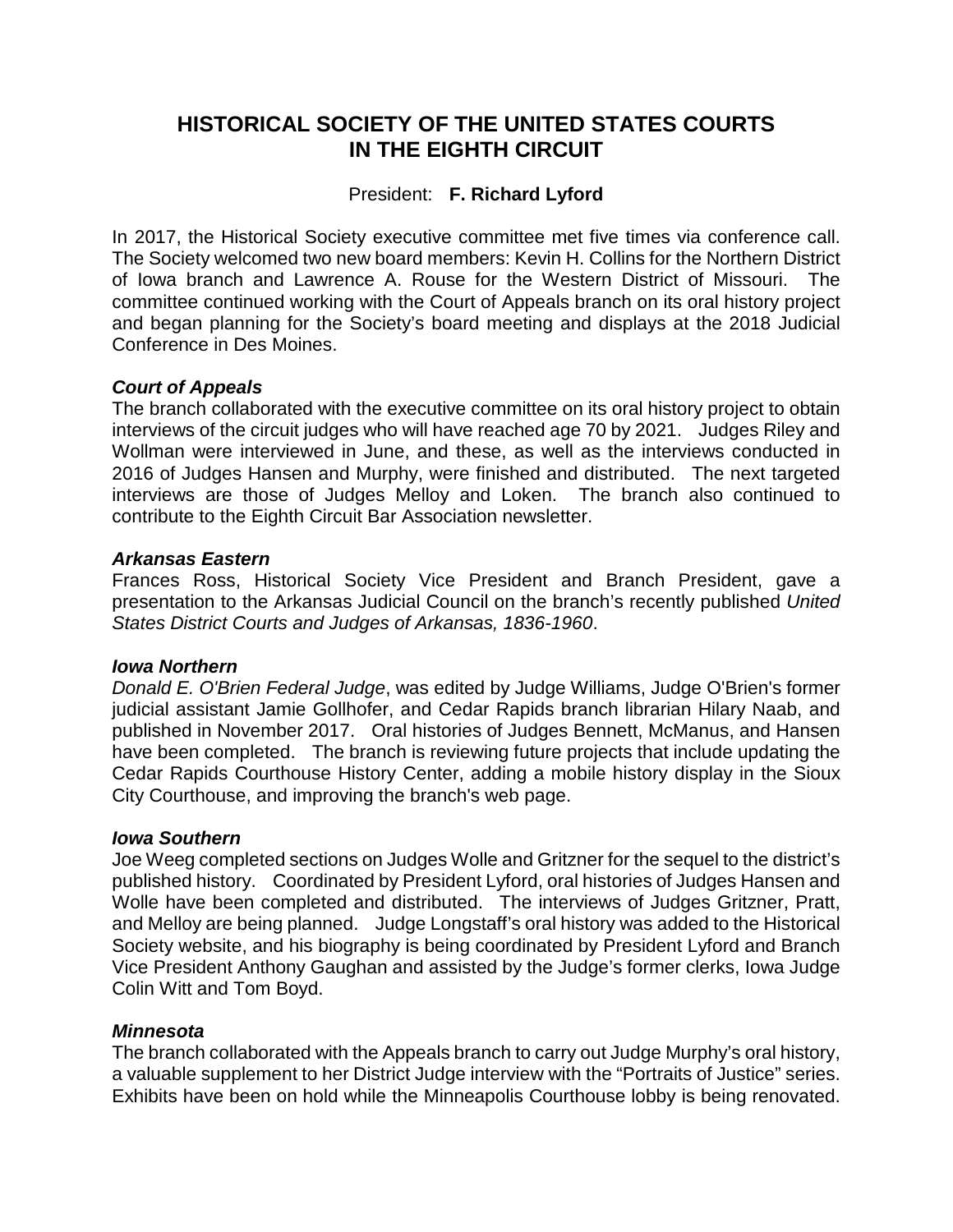A succession chart of magistrate judges and a list of U.S. Commissioners were compiled. The court engaged two authors to write full-length histories of the court. Paul Nelson will write about the judges and cases, and Steve Flanders will write a more pictorial book focusing on places the court has sat and other images.

#### *Missouri Eastern*

Judge Jackson's oral history interview, conducted by Judge Limbaugh, Jr., was recorded and will be displayed in the Thomas F. Eagleton U.S. Courthouse Learning Center. The branch is working to film the next two of the district's 17 most significant cases, *Jones v. Alfred H. Mayer Co*. and *Schlup v. Delo*. The Street Law Teacher Institute presented a mock trial of *Hazelwood School District v. Kuhlmeier*, sponsored by the Learning Center Board and others*.* The Institute also presented programs on Alexander Hamilton at the St. Louis and Cape Girardeau courthouses. Public Education and Community Outreach Administrator Rachel Marshall reported that in 2017 197 groups, or 6,312 individuals, participated in tours and programs.

#### *Missouri Western*

The branch sponsored four successful programs. Two discussed books: *Lloyd Gaines and the Fight to End Segregation*, led by authors James Endersby and William Horner, and a recent book on Civil War officer and lighthouse architect General Godfrey Weitzel, written by Kansas City architect and attorney G. William Quatman. A third program, cosponsored by the branch and the Truman Library Institute, featured best-selling author and national Supreme Court commentator Jeffry Rosen on the topic of President Trump's potential Supreme Court nominees and their likely impact. In a fourth program, University of Missouri - Kansas City Law Professor Douglas O. Linder spoke on notable trials in U.S. history.

#### *Nebraska*

The manuscript of the district's history from inception to 1933 is complete. *Echo of Its Time,* researched and written by Professors John R. Wunder and Mark R. Scherer, is undergoing peer review. Next steps are copy editing and submission to the University of Nebraska Press editorial board for final approval. Publication is expected late 2018. The Federal Practice Fund contributed \$10,000 for publication and writing costs. The next project will likely be a second volume covering 1933 to more modern times.

## *North Dakota*

The branch collected court artifacts and cataloged historical documents and artifacts for transfer to the U.S. Courts Library's St. Louis headquarters.

## *South Dakota*

Portraits were made and hung of Judges Piersol and Kornmann, the latter with ceremony. Materials related to the ceremony and Judge Battey's memorial service were added to the district's historical records. Efforts to engage interviewers for Judges Piersol and Kornmann's oral histories continue. The branch intends to update the court history published in the 1990s and has surveyed the district's courthouse walls for space to hang portraits of its judges. The branch has no funds.